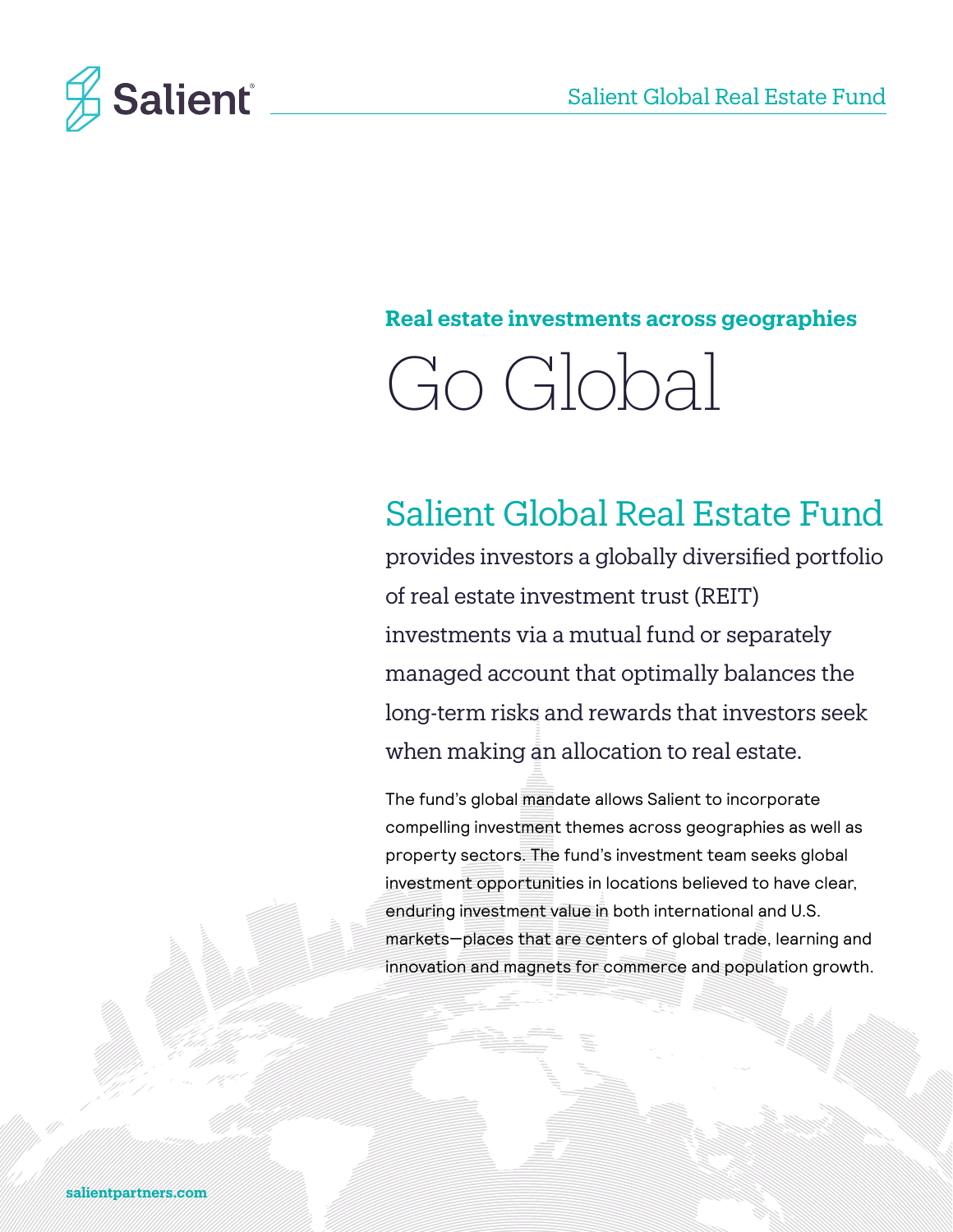### **FIGURE 1**

## **Investment Process**



### **FIGURE 2**

### **Combining U.S. and International Real Estate**

- Blending U.S. and international real estate has historically provided attractive risk-adjusted returns
- The fund has the flexibility to shift allocations between U.S. and international real estate based on global market conditions

|                  |               | 0.55                                 |           |        |        |        |        |         |        |        |        |        |                       | 0.55 |
|------------------|---------------|--------------------------------------|-----------|--------|--------|--------|--------|---------|--------|--------|--------|--------|-----------------------|------|
|                  |               | 0.50<br>/ Risk<br>0.45               |           |        |        |        |        | 10-Year |        |        |        |        |                       | 0.50 |
|                  |               | Let be turn<br>0-Year Return<br>0-35 | U.S. Only |        |        |        |        |         |        |        |        |        | International<br>Only |      |
|                  |               | 0.30                                 |           |        |        |        |        | 5-Year  |        |        |        |        |                       | 0.30 |
| Weight           | U.S.          | 0.25                                 | 100       | 90     | 80     | 70     | 60     | 50      | 40     | 30     | 20     | 10     | $\pmb{\mathsf{0}}$    | 0.25 |
|                  | International |                                      | 0         | 10     | 20     | 30     | 40     | 50      | 60     | 70     | 80     | 90     | 100                   |      |
| Last 10<br>Years | Return        |                                      | 8.56%     | 8.28%  | 7.99%  | 7.69%  | 7.37%  | 7.04%   | 6.70%  | 6.35%  | 5.99%  | 5.61%  | 5.22%                 |      |
|                  | Risk          |                                      | 16.48%    | 16.10% | 15.79% | 15.55% | 15.39% | 15.31%  | 15.31% | 15.39% | 15.55% | 15.78% | 16.10%                |      |
|                  | Return / Risk |                                      | 0.52      | 0.51   | 0.51   | 0.49   | 0.48   | 0.46    | 0.44   | 0.41   | 0.39   | 0.36   | 0.32                  |      |
| Last 5<br>Years  | Return        |                                      | 5.33%     | 5.36%  | 5.37%  | 5.37%  | 5.36%  | 5.35%   | 5.32%  | 5.28%  | 5.23%  | 5.17%  | 5.10%                 |      |
|                  | Risk          |                                      | 16.80%    | 16.44% | 16.13% | 15.88% | 15.68% | 15.55%  | 15.48% | 15.48% | 15.54% | 15.66% | 15.84%                |      |
|                  | Return / Risk |                                      | 0.32      | 0.33   | 0.33   | 0.34   | 0.34   | 0.34    | 0.34   | 0.34   | 0.34   | 0.33   | 0.32                  |      |

Source: Bloomberg, as of 03/31/21. U.S. REITs: FTSE NAREIT Equity REITs Index; International Real Estate: FTSE EPRA/NAREIT Developed ex-US Index. For illustrative purposes only. Past performance is not indicative of how the indices will perform in the future. The indices reflect the reinvestment of dividends and income and do not reflect deductions for fees, expenses or taxes. The indices are unmanaged and not available for direct investment.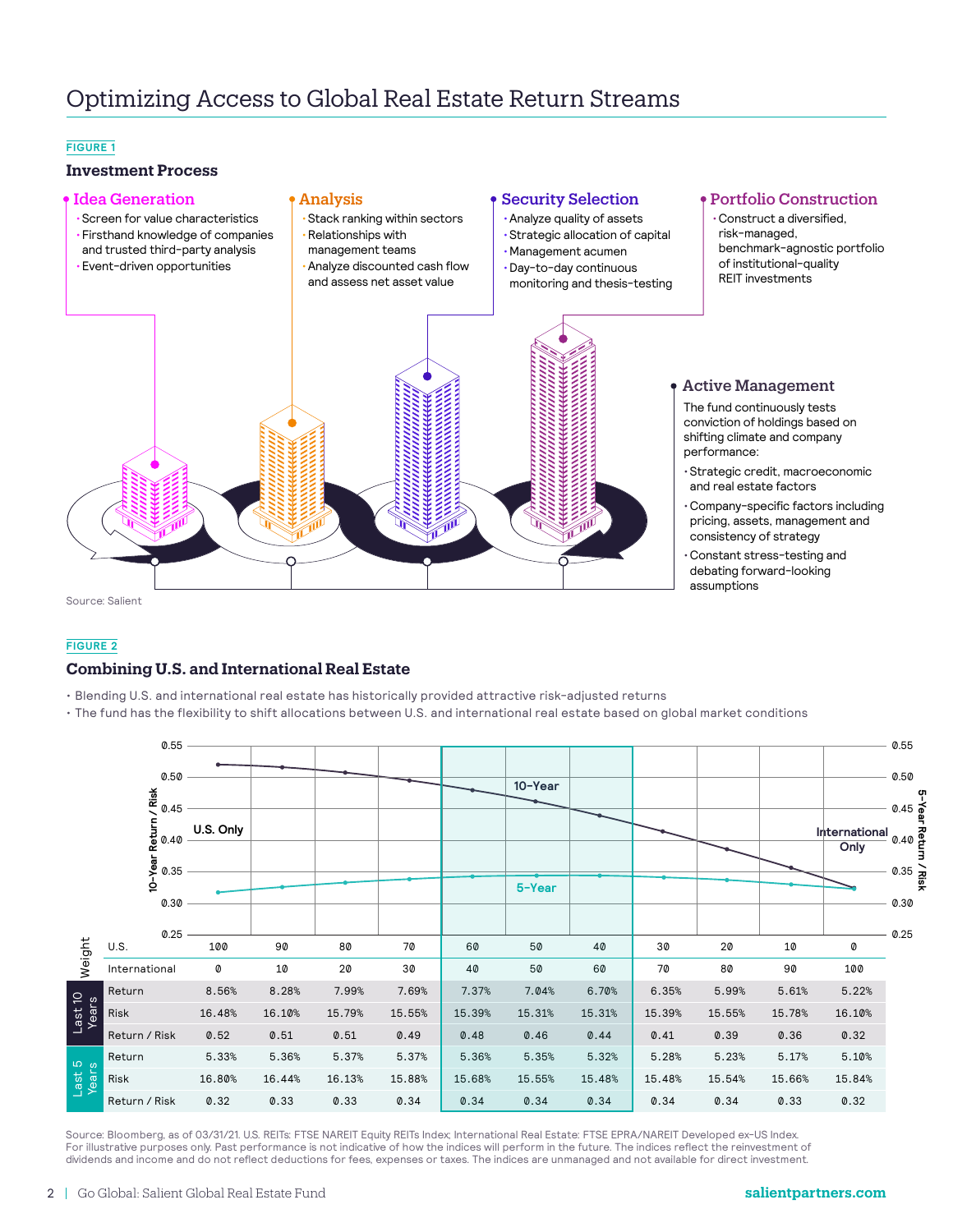## **FIGURE 3 The Global Real Estate Opportunity**

## U.S.

About 150 REITs Market cap

of ≈\$1 trillion

Concentrated on a reasonable number of major metropolitan areas



- The landscape of international real estate in terms of number of REITs and market cap is very similar to that of U.S. real estate
- U.S. and international real estate have a low long-term correlation, providing unsynchronized return streams for a diversified portfolio
- We strive to create a global portfolio of real estate equity securities across key property sectors that offers investors the prospect of broad equity market growth with meaningful income potential from the underlying cash flows of these businesses



## International

About 200 REITs Market cap of ≈\$1 trillion

Concentrated on a reasonable number of major metropolitan areas

As of 12/31/20, the U.S. market (FTSE NAREIT Equity REITS Index) had 152 companies and a market cap of \$948B while the international market (FTSE EPRA/NAREIT Developed ex-US Index) had 218 companies and a market cap of \$940B.

# About Your Management Team

# **An experienced management team with a long and successful track record**

Global REIT equities are a niche space ripe for active management. Portfolio Manager John Palmer and Head Trader David McGanney have been actively underwriting and investing in both domestic and overseas securities for decades. As real estate industry veterans, the investment team has regular dialogue with REIT management teams and frequently conducts due diligence on properties across the globe. Simultaneously, utilizing the skills and capacities of David McGanney, the fund seeks to move quickly to capitalize on dislocations in the secondary market.



John Palmer Portfolio Manager



David McGanney Head Trader



William Metzler, CFA, CAIA Investment Analyst

# About Your Portfolio

Advisors typically implement the fund into their portfolio in two primary ways:



#### For illustrative purposes only.

#### **salientpartners.com**

# An Income Play

The fund seeks to deliver a high level of income year after year that is historically uncorrelated to the 10-year U.S. Treasury. Dividend income has contributed meaningfully to the fund's historical returns.

# A Real Asset Diversifier

With underlying investments in tangible properties, the fund is often used to diversify a real asset allocation as REITs have the potential to grow with the real economy and can offer potential inflation protection.